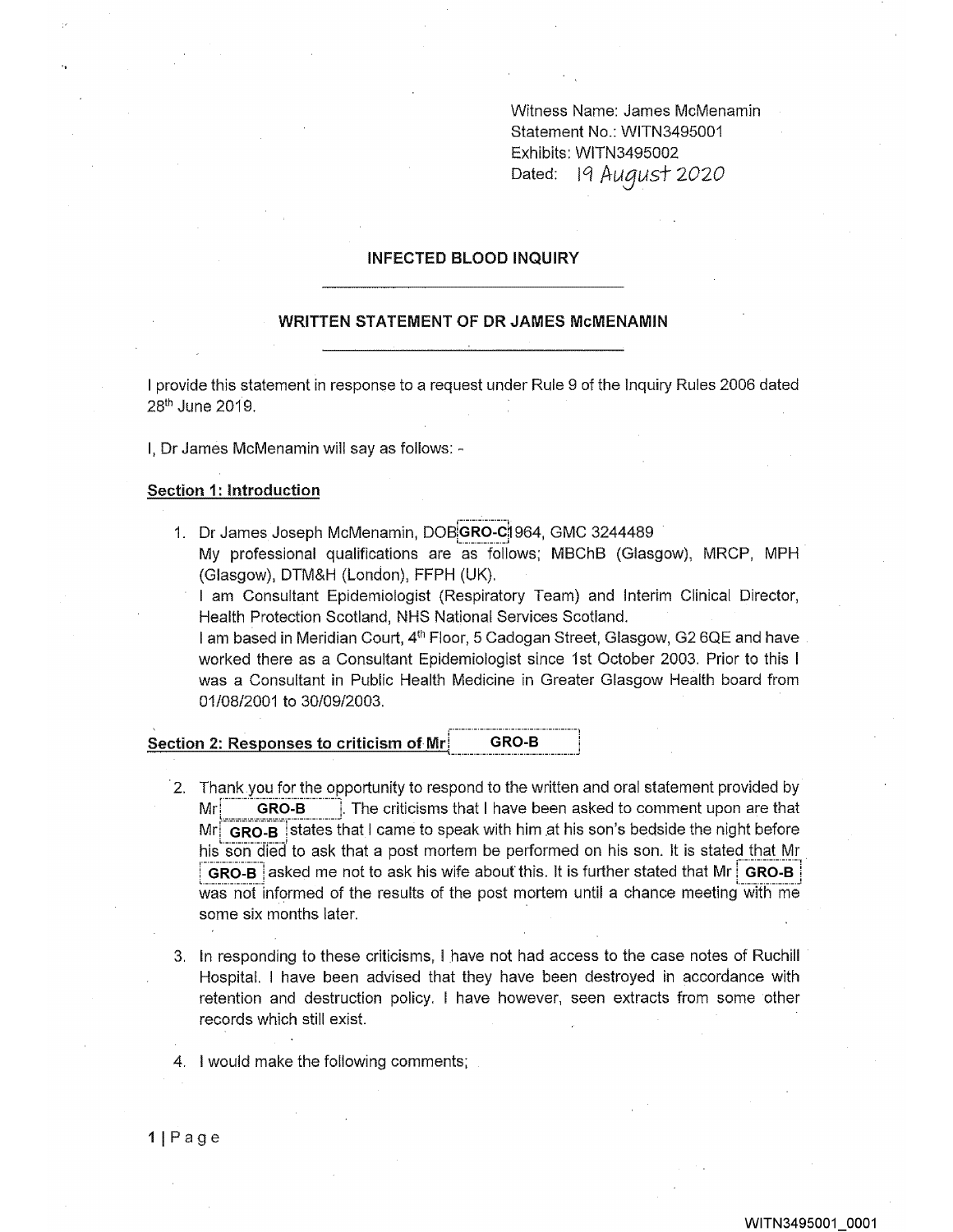# Background

- 5. I was working as an HIV registrar in Ruchill Hospital, Glasgow during the period 1990- 1993. My responsibilities included the care of all children and adults living with HIV infection for outpatient and inpatient services. Ruchill Hospital had at that time a long tradition of infectious disease management for both children and adults. It retained a single general infectious disease ward for children, a single adult HIV ward and three general infectious disease wards. The infectious disease unit then had a wealth of experience of managing children and adolescents as well as adults built up over decades of experience. Care for all patients was administered by NHS consultants to whom I reported.
- 6. In the specific circumstance of management of haemophilia patients with blood borne viral infections, such as HIV infection, outpatient care was shared with haemophilia services (from Dr Brenda Gibson, Yorkhill Hospital for children and from February 1988, Professor Gordon Lowe, Glasgow Royal Infirmary for adults with transitional arrangements for adolescents/young adults) and Ruchill Hospital.
- 7. **GRO-B** and his identical twin brother were under the care of Dr Dermot Kennedy for their HIV management. During the time of the clinical care of the Infectious Diseases Unit, GRO-B ; was known to have some evidence at the time of hepatitis C antibody (an indeterminate level on RIBA testing indicative of previous exposure to hepatitis C virus) which was difficult to interpret in someone with such a low immunity, but was presumed to be due to prior receipt of contaminated blood products. There is laboratory or clinical note evidence to suggest liver inflammation that would be consistent with a chronic hepatitis C viral infection.
- 8. Despite acquiring infection with HIV, presumably from contaminated blood products around the same time as his identical twin brother,  $|$  GRO-B  $|$  had a much faster illness progression than his twin brother. The treatment of HIV during the late 1980's/early 1990's with antiretroviral medicines was in its infancy and **GRO-B** had already commenced treatment in August 1988 as an out-patient with zidovudine (AZT). However, despite taking AZT his underlying immune deficiency had continued to worsen. Indeed, he developed an illness acknowledged as an acquired immune deficiency syndrome (AIDS) defining illness disease in December 1990. This resulted in him being considered on a named patient basis as a recipient of a newer antiretroviral medicine di-deoxyinosine (Didanosine - ddl - Bristol Meyer Squibb) which had recently completed its clinical trials but was not yet available in the UK as a licensed medical product. Records made available from disclosure indicate that this ddl medicine was made available in a dose of 167mg twice a day from at least May 1992 though it was poorly tolerated presumably from the side effects encountered.

## Request for post-mortem

9. Though I provided care for  $\frac{1}{2}$  GRO-B  $\frac{1}{2}$  jonly for a short period of time during his inpatient admissions to Ruchill Hospital, my nursing and clinical colleagues could see the profound love and devoted care from all of the family to him (and to the rest of the family). It was my privilege to care for such a loving and loved son and, along with the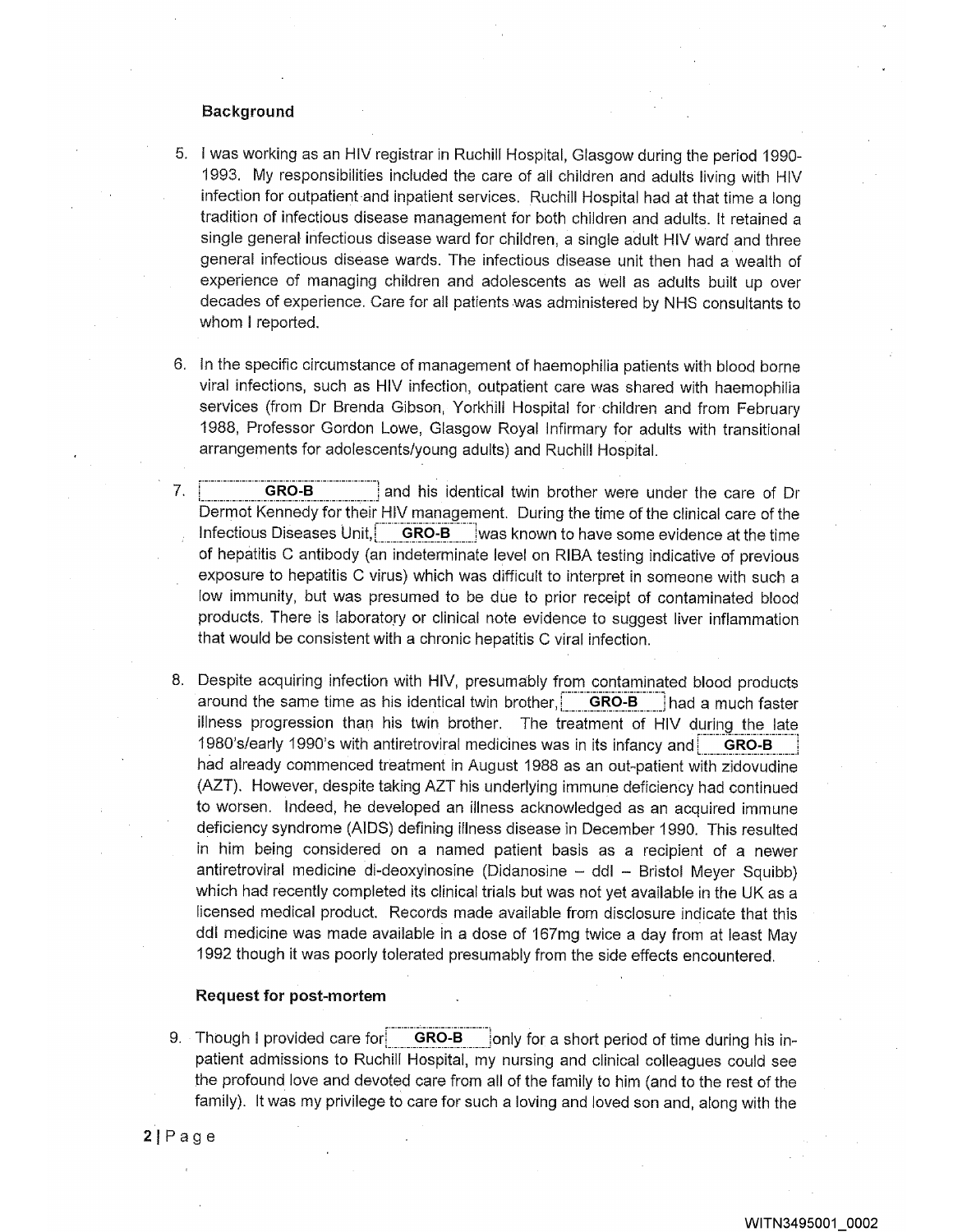rest of the staff, I was deeply saddened by his clinical deterioration across the month of GRO\_B of 1992 when he received his in patient care in ward 8.

- 10. End of life care is always an incredibly difficult and straining time for all families and in particular for parents of children and young adults. The deterioration in neurological function in  $\blacksquare$  GRO-B and his ultimate bronchopneumonia, meant that it was with heavy hearts that we moved from active care intending to preserve life to end of life care in which the clinical and nursing imperative is to keep the patient as comfortable as possible.
- 11. 1, my nursing, medical and other professional colleagues had built up a rapport with GRO-B and his family during this final admission. His last days are an enduring memory for me, as are the circumstances surrounding the approach to the family seeking consent for a post-mortem examination. Clinically we had been unable to identify in life the cause of his neurological deterioration nor explain the rapidity of the deterioration in his immune function. These were of importance to his family and his attendant clinicians as his identical twin was also infected with HIV around the same time as him and could face the same issues. Without access to the contemporaneous clinical notes I have only my own memory of the event and the written statements of **GRO-B** 's parents,
- 12. Post-mortem requests are made at a particularly emotive point in time when families are processing the loss of their loved ones. Often decisions may change to or from permission to undertake or refuse a request for a post-mortem. These circumstances are frequently encountered by all clinical teams.
- 13. I recall Dr Kennedy and I approaching Mr GRO-B on the day before his son's death • to sensitively seek his view about post-mortem. He initially declined this offer, but I recall saying I would leave him and his family to consider this as it was a difficult decision to make. I do not recall being explicitly told, as outlined in Mr  $\vert$  GRO-B testimony, not to approach Mrs. GRO-B about this but I have no reason to challenge the veracity of his memory of this. I do recall that following the death of their beloved son that consent to undertake a post-mortem was formally requested from both parents by Dr Kennedy and I. This is a routine part of what would be requested following the death of any patient with HIV infection and covering the details about what the family might expect to happen next and such arrangements if they gave consent. The rationale accepted was that findings of such a post-mortem could provide information that could be important for their surviving son and more generally for others suffering from HIV infection.
- 14. I had, until receipt of Mr  $\overline{\phantom{a}}$  GRO-B testimony, always assumed that this matter had been handled sensitively and without complaint. The reason behind this belief is that it had never subsequently been raised as an issue following the death of  $G$  GRO-B during any of the social events in which my wife and I had been the guests of both parents, either to their home (to thank me for the care  $|$  GRO-B had received) or to visits to the home of a mutual friend also involved in the care of their twin sons.

 $3|Page$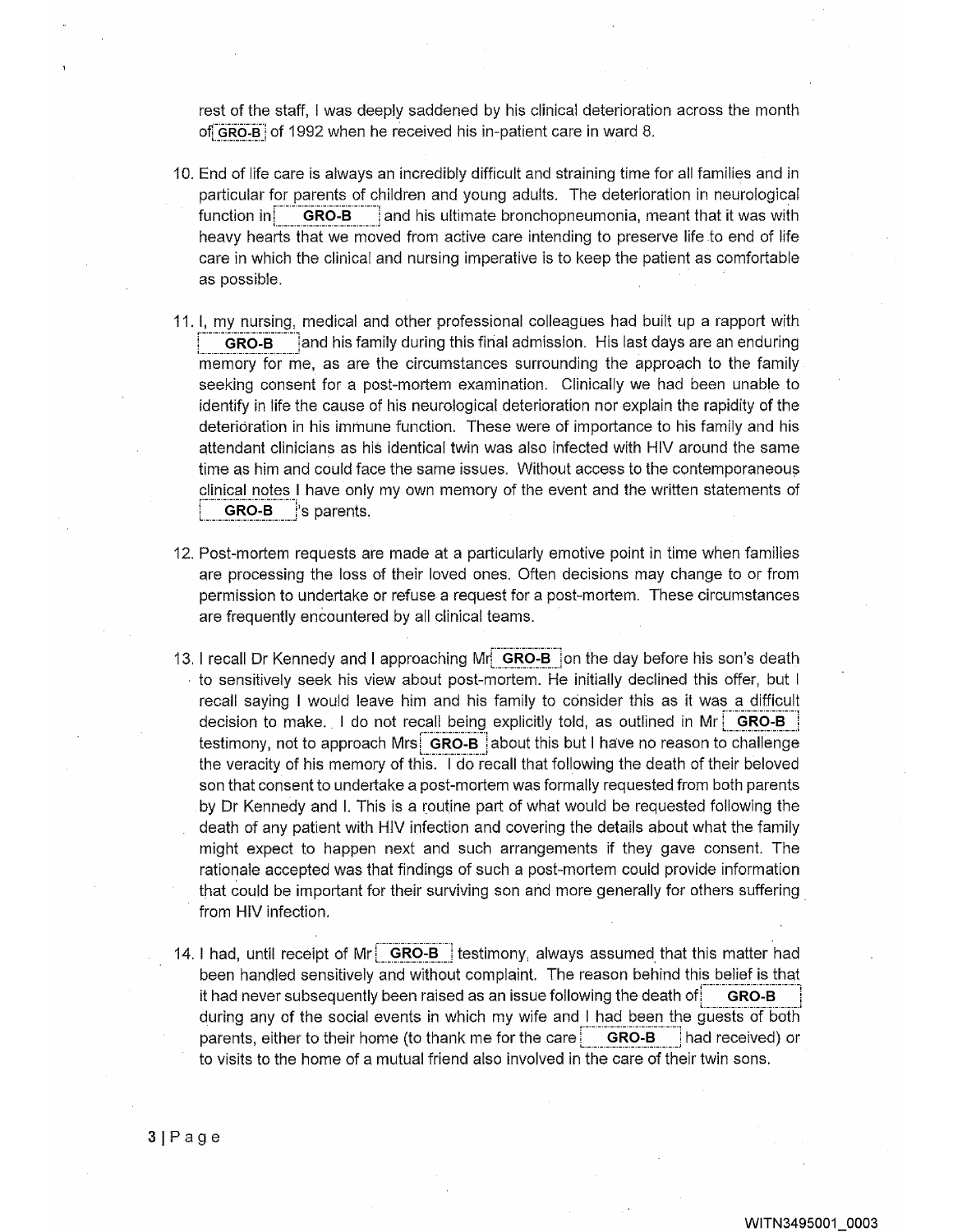Post-mortem results, delay in speaking to the family about post-mortem results and retention of clinical samples

- 15. My understanding of what was undertaken at the time of  $\overline{\text{GRO-B}}$  is death was that post-mortem examination had to be conducted under a very controlled setting to reduce the risk of transmission of HIV to mortuary staff. This was a particular concern in relation to the use of bone-saws or other aerosol generating procedures undertaken during the post-mortem itself or from subsequent processing of materials. This usually resulted in delays to the performance of macroscopic post-mortem and on the availability of the detailed results of examination of tissue specimens obtained at the post-mortem itself (microscopic post-mortem).
- 16. Post-mortem neurological tissue sampling and retention is a difficult area to answer as I am not a pathologist. It is my understanding that the specialist area of expertise for neuropathology resided in the then Southern General Hospital, Glasgow. This was a particularly important area for consideration given the neurological symptoms of GRO-B | and the radiological findings in life of neuropathology of uncertain aetiology. However, delays of months would often ensue in obtaining the results from detailed neurological microscopic examination.
- 17. The absence of the clinical notes mean that I have only my own recollection of the events leading up to the post-mortem results being available and the testimony of Mr GRO-B In the absence of the clinical notes I cannot confirm a delay of six months between death and relaying the post-mortem results. However, delays of some months in the availability of post-mortem results likely explained an interval in time between the death of  $\vert$  GRO-B  $\vert$  and the first opportunity to communicate these results to the family. This communication would have been either opportunistically (as stated in the testimony of the Mr:  $GRO-B$  or at a pre-planned clinic appointment for either GRO-B <sup>'</sup>'s identical twin or a specific appointment to relay the findings to the family. I have no reason to challenge the veracity of the recollection of Mr GRO-B about this opportunistic meeting, but do recall speaking to him on the ward to go through these findings. My recollection of what Mr  $GRO-B$  recalls about this conversation are however, a little different. I did not state "I] could probably have saved him" but agree that his recollection of me likely saying that  $\overline{G}$  GRO-B  $\overline{G}$  "died of measles that had got into this brain" is an approximation of what was likely said during the conversation.
- 18. In the 1990's Subacute sclerosing panencephalitis (SSPE) (see i\_.\_.\_. https://www.encephalitis.info/subacute-sclerosing-pan-encephalitis-sspe ) from which GRO-B **indepeared to be suffering and another condition progressive multifocal** leukoencephalopathy (PML) were thought to be major slow virus infections of humans. SSPE was thought to be caused by a mutant measles virus after long persistence in the brain from the evidence obtained from neuropathology from molecular properties of measles viruses identified. My recollection of what I then said was that the neuropathology examination was suggestive of a diagnosis of SSPE and that this was associated with measles virus which had slowly over time produced this unusual presentation in  $\parallel$  GRO-B  $\parallel$  There were no specific treatments which were recognised at the time as life-saving so I would not have said under any circumstances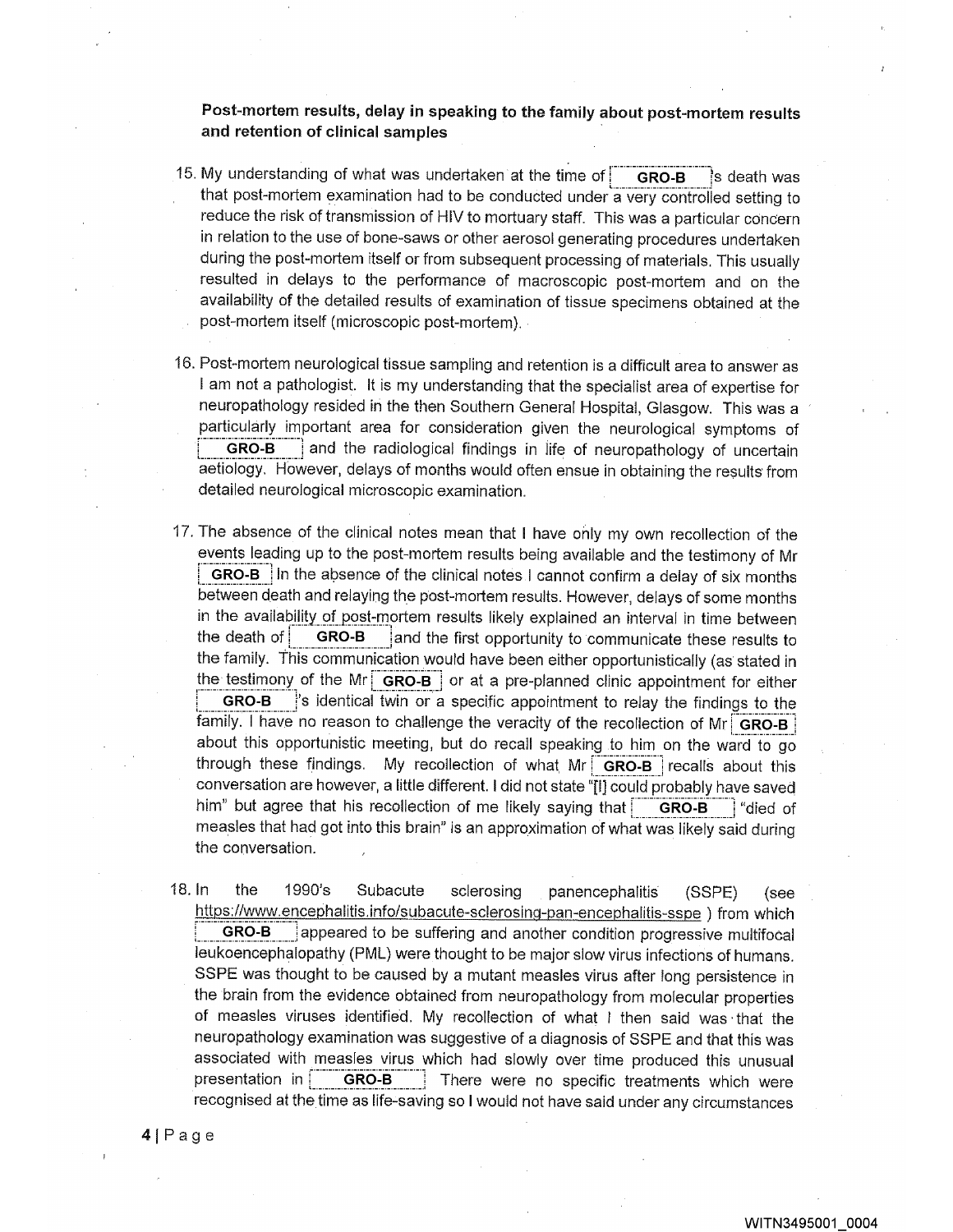that this would have "saved him". I rather would have said that in life this diagnosis offered up an opportunity to try treatments and that, in the event of symptoms developing in **GRO-B** identical twin, offered up some opportunities for treatment. Thus, this knowledge was of direct importance for the future management of GRO-B <sup>i</sup>s twin providing some justification for the performance of the postmortem and of the trauma and pain caused to the family regarding this.

19. I do not recall any discussion about what would happen to any brain specimens taken for post-mortem or of their disposal by either myself or Dr Dermot Kennedy. I had until receipt of Mr  $\overline{a}$  GRO-B <sup>i</sup>s testimony, always assumed that this matter had been handled sensitively and without complaint, for the reasons given above.

### Section 3: Other Issues

- 20. Subsequent to the preparation of my initial draft statement, the Central Legal Office provided me with a copy of  $R$  GRO-B is post mortem report on 17th February 2020. I understand that it was recovered by NHS Greater Glasgow and Clyde. The post mortem report is produced as an exhibit to my statement. The report provides confirmation of the clinical diagnosis provided in my statement. It also explains why there was such a long delay to the post mortem results being available for communication to the family - an extensive list of neuropathologists across the UK were invited to contribute to the consultation on the cause of the illness. This culminated in an eventual answer from colleagues in Belfast in December, around months after. the death of the patient, confirming the presence of measles antigen in brain material.
- 21. Thank you for the opportunity to respond to the witness statement. I hope this further background provides $\begin{array}{|c|c|}\n\hline\n&\mathbf{GRO-B}\n\end{array}$  and his family with explanation which is to their satisfaction. I cannot begin to understand the pain and suffering of the family and I am sorry that GRO-B had not raised any of these concerns with me directly at the time or in the period that followed. I would have been only too glad to discuss any of these concerns, I wish him and his family nothing but the best for the future.

#### Statement of Truth

I believe that the facts stated in this witness statement are true.

| Signed | GRO-C         |  |
|--------|---------------|--|
| Dated  | $\sim$ $\sim$ |  |

Table of exhibits:

| Date | <b>Notes/ Description</b>                 | Exhibit number |  |  |
|------|-------------------------------------------|----------------|--|--|
|      | GRO-B<br>Post Mortem Report for<br>GRO-R. | WITN3495002    |  |  |

Page